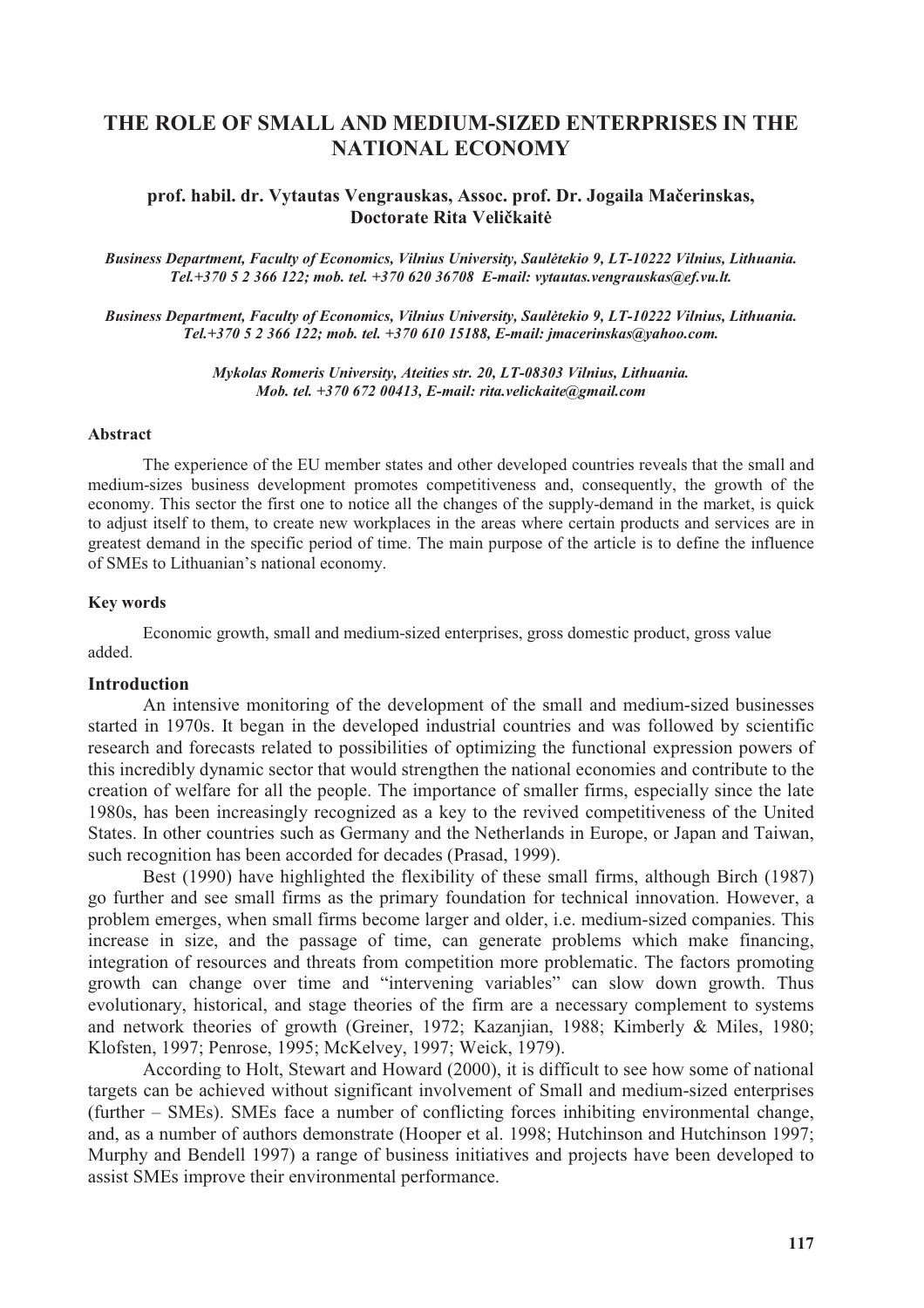The concept of SMEs currently used in Lithuania is defined in the Law on Small and Medium-Sized Business (in Lithuanian), which was admitted on 24 November 1998. The renewed Law came into force on 3 August 2004. This Law provides the definition of small and medium-sized entities and defines the forms of possible state support to these entities as well as other related provisions. It is established in the Law that small and medium-sized businesses entities comprise medium-sized enterprises, small enterprises (including micro-enterprises) and natural persons who shall, in the manner prescribed by law, enjoy the right to engage in independent commercial, production, professional or similar activities, including the activities which require a business certificate. The concept of Lithuanian's SMSs according to the Law on Small and Medium-Sized Business is summarized in Table 1.

| Twore It The concept of shimil will hielarmic silled enterprised in Enthuminu |               |                                       |              |  |  |  |  |  |
|-------------------------------------------------------------------------------|---------------|---------------------------------------|--------------|--|--|--|--|--|
| Number of<br>Category                                                         |               | Maximum turnover/                     | Independence |  |  |  |  |  |
|                                                                               | employees     | maximum balance sheet                 |              |  |  |  |  |  |
| medium-sized                                                                  | Less than 250 | Maximum turnover EUR 40 million or    | independent* |  |  |  |  |  |
| enterprise                                                                    |               | Maximum balance sheet EUR 27 million  |              |  |  |  |  |  |
| A small enterprise                                                            | Less than 50  | Maximum turnover EUR 7 million or     | independent* |  |  |  |  |  |
|                                                                               |               | Maximum balance sheet EUR 5 million   |              |  |  |  |  |  |
| micro-                                                                        | Less than 10  | Maximum turnover EUR 2 million or     | independent* |  |  |  |  |  |
| enterprise                                                                    |               | Maximum balance sheet EUR 1,4 million |              |  |  |  |  |  |

| Table 1. The concept of small and medium-sized enterprises in Lithuania |  |  |  |  |
|-------------------------------------------------------------------------|--|--|--|--|
|                                                                         |  |  |  |  |

\* *independent enterprises are all enterprises, except those whose 1/4 or more of the authorised capital or voting rights belong to one or several enterprises, which are not SMEs. This limit may be exceeded if the enterprise belongs to investment companies, funds or other legal persons investing risk capital in SMB.* 

As it can be seen in the Table 1, the structure of the Lithuanian enterprises according to the number of employees is very similar to that of the European countries.

The scientific problem of the article is the role of small and medium-sized enterprises in the national economy. The subject or the survey is small and medium-sized enterprises. The scientific goal is to define the influence of small and medium-sized enterprises to Lithuanian's national economy. To reach the purpose scientific literature and statistical data analysis methods were used. The results have shown that small and medium-sized enterprises play a significant role in Lithuanian's national economy and this factor greatly stimulates the whole economic growth of the country.

# **Main measures defining GDP growth in Baltic States and Lithuania at SMEs approach**

The economic growth in Lithuania still remains one of the most impressive ones in Europe in recent years. Comparing with other Baltic states, Lithuania in measuring created GDP at current prices is the highest (see Figure 1).



*Source: Economic and social development in Lithuania, Latvia and Estonia (2007/7 catalog). Department of Statistics to the Government of the Republic of Lithuania.* 

Over the recent years, bank credits granted on favorable terms, the European Union financial support, tax reduction and rise in wages were the main impetus for the growth of the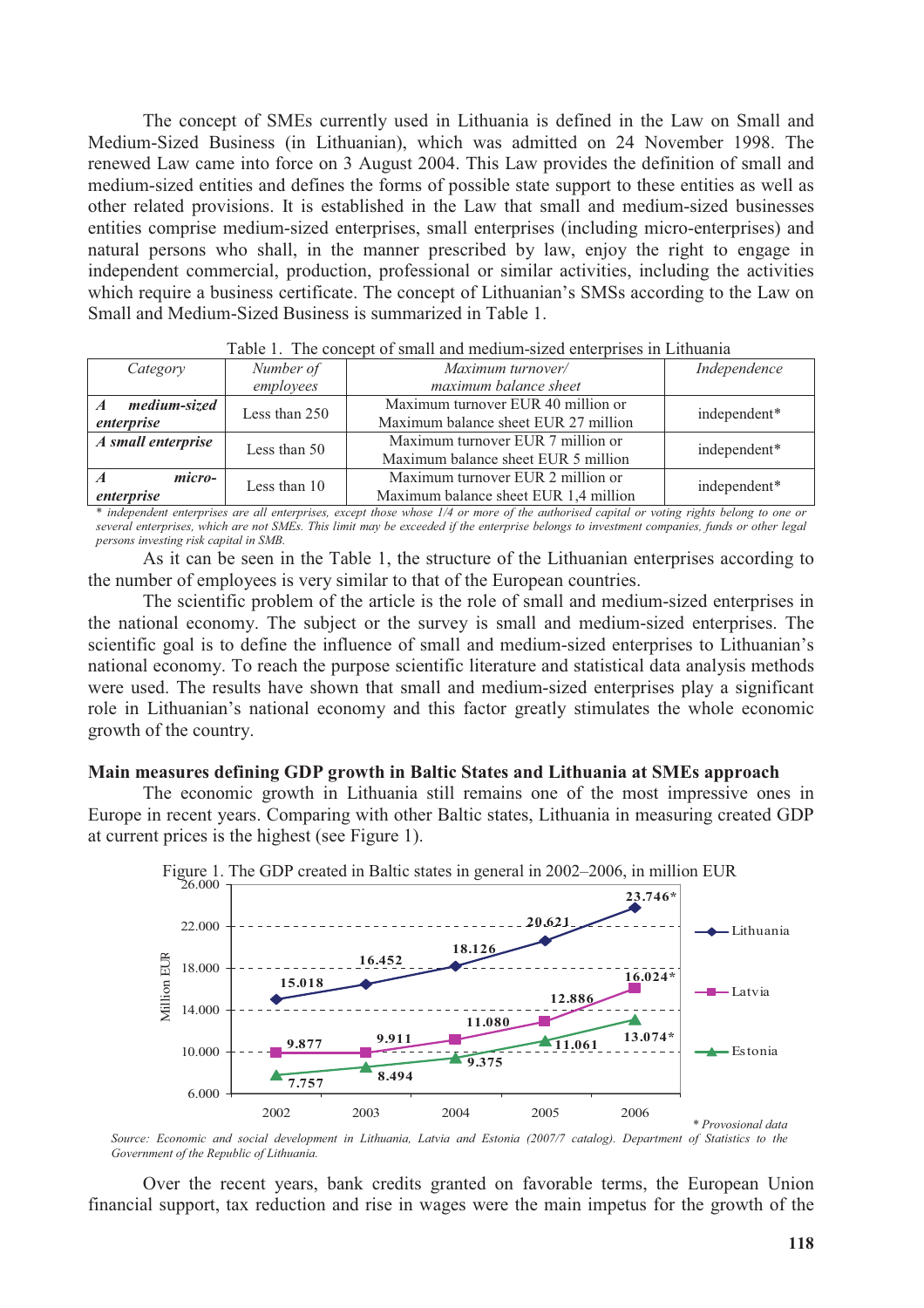Lithuanian economy. The gross domestic product (further - GDP) is one of the most important indicators enabling to assess the achievements of the national economy or its separate sectors. It is common that the GDP is the gross added value of all the goods and services produced in the country during the reporting period and estimated at current market prices.

The preliminary data of the Department of Statistics to the Government of the Republic of Lithuania shows that the GDP has grown up to 81,991 million LTL in 2006 (see Figure 2). Thus over the year the economic growth was primarily underpinned by strong domestic demand supported by growing income, low interest rates, intensive bank lending and increasing employment. As SMEs account for 99,4 percent of the total number of enterprises in Lithuania, employ over 70 percent of the total number of the employed people and creates over 73 percent the gross value added, it is scientifically important to analyze the SMEs influence into Lithuania's national economy.



Figure 2. The GDP created in Lithuania in general and specifically by SMEs in 2001–2006, in million LTL

The economic growth was also influenced by a more robust growth of exports compared to two previous years. Dynamic developments associated with strong economic activity were also observed in the labor market: as available labor force decreased and employment increased simultaneously, the rate of unemployment dropped significantly in 2006.

Data taken from a thorough analysis of the last quarter of 2006 and the first quarter of 2007 reveals that it is unlikely in 2007 that the market will undergo an automatic self-regulation. If not for the disturbances in the activities of "Mazeikiu Nafta" (It is an integrated downstream oil company that comprises in one complex pipeline operations, oil refining, marine terminal operations, and logistics of crude oil and refined products) and the drought, the volume of GDP would have increased by 8 percent in 2006. In comparing, the GDP has grown in 2004 by 7.0 percent, in 2005 by 7.5 percent. Hereby it is important to stress that the statistical data in the year 2006 is taken only as a provisional data according to the National Economy Projection for future development.

Statistical data reveals that the value of the goods and services created by SMEs is growing each year and this means that the role of SMEs in the Lithuanian economy is also increasing. The role of SMEs in the Lithuanian economy may also be evaluated in terms of the share of SMEs in the country's GDP. Figure 3 shows that this share was especially substantial in 2002 and 2003, as it exceeded two thirds of the total country's GDP. In 2004, the share of the GDP produced by SMEs accounted for 71.1 percent of the country's GDP. According to the statistical data, lately the share of SMEs in the country's GDP has been steadily growing up and in 2006 provisionally it could reach 76 percent country's GDP. If compared with the year 2001,

*Source: Projections for Lithuanian Economic Indicators; GDP by production, by expenditure, by income approach; Main Indicators of Small, Medium and Large Enterprises 2005 (2007 catalog). Department of Statistics to the Government of the Republic of Lithuania.*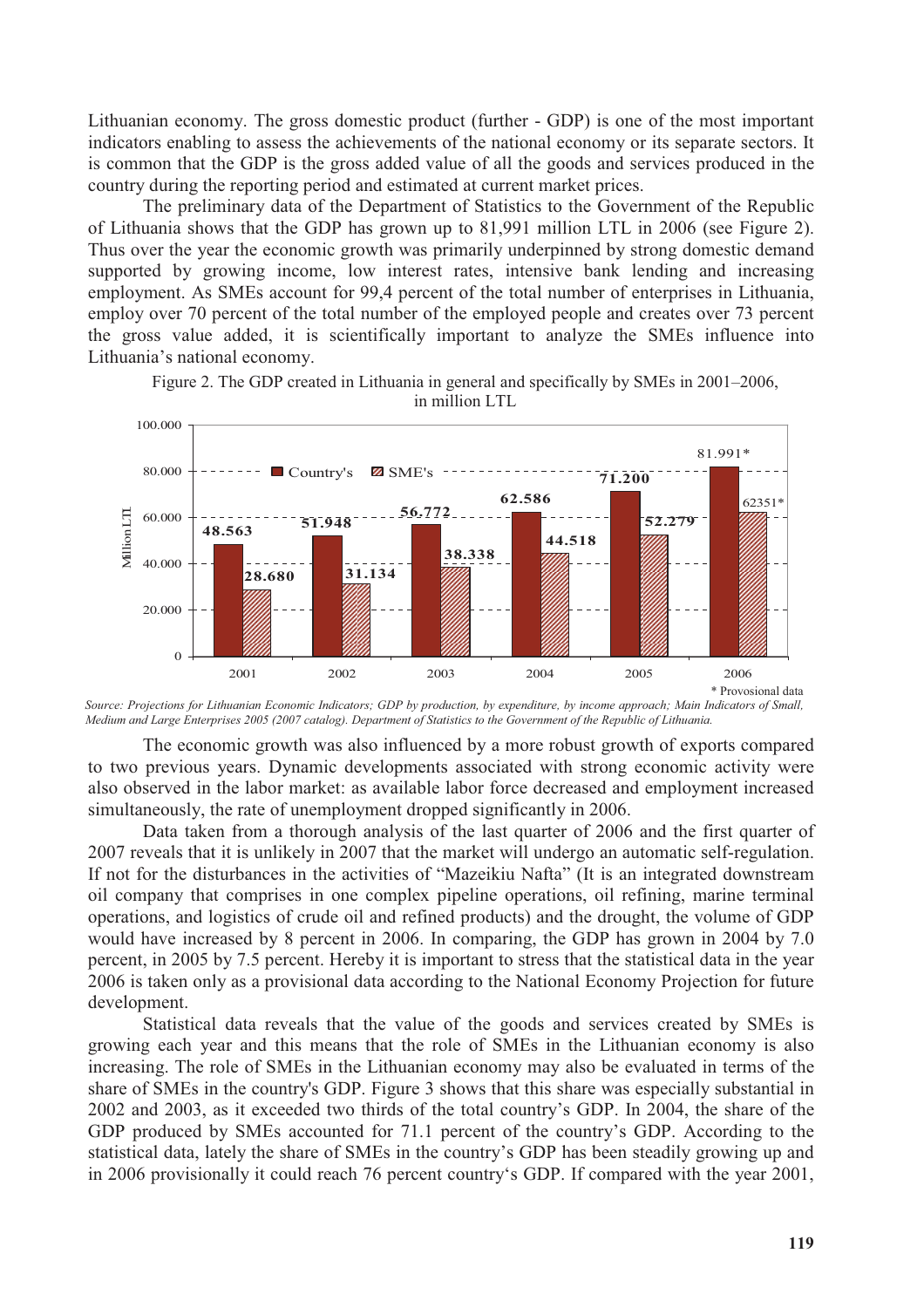the role of SMEs, assessed in terms of their share in the created GDP, has increased more than by 13 percent.



*Small, Medium and Large Enterprises 2005 (2007 catalog). Department of Statistics to the Government of the Republic of Lithuania.*

The indicator GDP per capita is often used to make international comparisons. It enables to evaluate the achieved level of economic development and, respectively, the living standards in different countries. This indicator is also important in evaluating the impact of SMEs on living standards. The GDP per capita produced by SMEs in 2001-2004 has increased by 85 percent and in 2005 the figure reached LTL 15.262 per capita (see Figure 4).



*Source: Main indicators of economic and social development, 1996–2006; Main Indicators of Small, Medium and Large Enterprises 2005 (2007 catalog). Department of Statistics to the Government of the Republic of Lithuania.* 

According to the provisional data, the total GDP per capita could reach 18 174 LTL in 2006, and therefore the share of the GDP created by SMEs accounted for 76 percent. As official statistics information is given up to 2005, further analysis involves statistical data until 2005.

# **The gross value added by SMEs**

The gross value added indicator is also important for the analysis of the SME sector. The gross value added is calculated with due regard to the types of economic activities and the size of enterprises.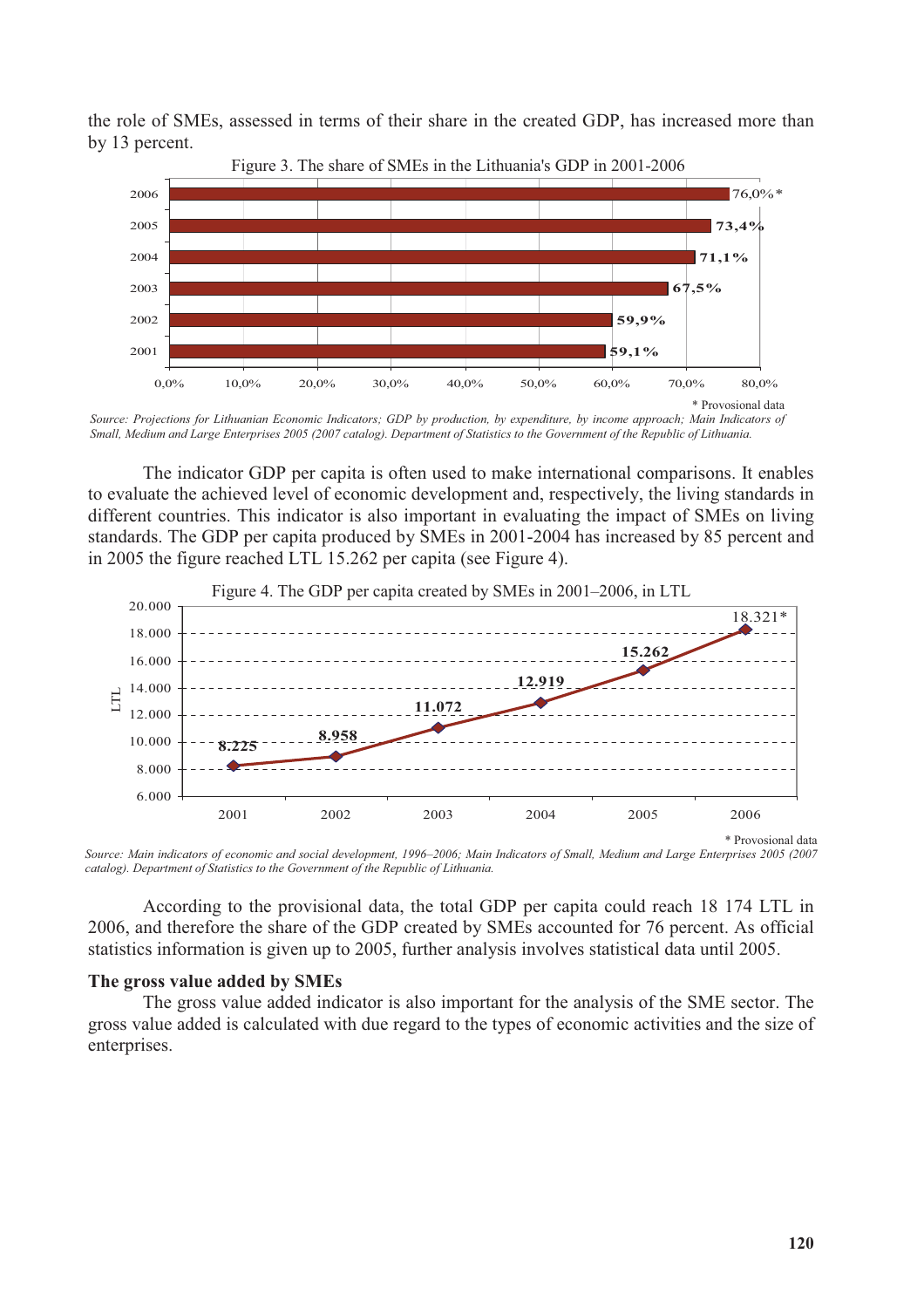

*Source: Main Indicators of Small, Medium and Large Enterprises 2005 (2007 catalog). Department of Statistics to the Government of the Republic of Lithuania.* 

Figure 5 shows that gross value added created by SMEs in 2001–2005 grew up quite steadily (see) and comparing the indicators in 2001 and 2005 it increased twice in Lithuania.

According to the statistical data, explored in Figure 6, in 2005 the major share of the gross value added came from larger companies that employed more than 250 employees. Starting from the year 2001, larger companies produced the significant share of the gross value added. As it is seen in the figure 7, in 2005 up to 9 employees companies produced 5.3 million LTL gross value added and it aggregated 10 percent of the total gross value added, whereas larger companies accounted the share of 39.8 percent of the total gross value added.



Figure 6. Gross value added created in 2005, by size of enterprises in million LTL

Source: Main Indicators of Small, Medium and Large Enterprises 2005 (2007 catalog). Department of Statistics to the Government of *the Republic of Lithuania.*

Figure 7 shows that the structure of the national gross value added and that created by SMEs differs according to types of economic activities. In 2005, the major share of the national gross value added was created in the field of construction (31.3 percent), financial intermediation; real estate, rent and other activities (27.1 percent), agriculture, hunting and forestry (14.4 percent), mining and quarrying, manufacturing industry, electricity, gas and water supply  $(13.1$  percent).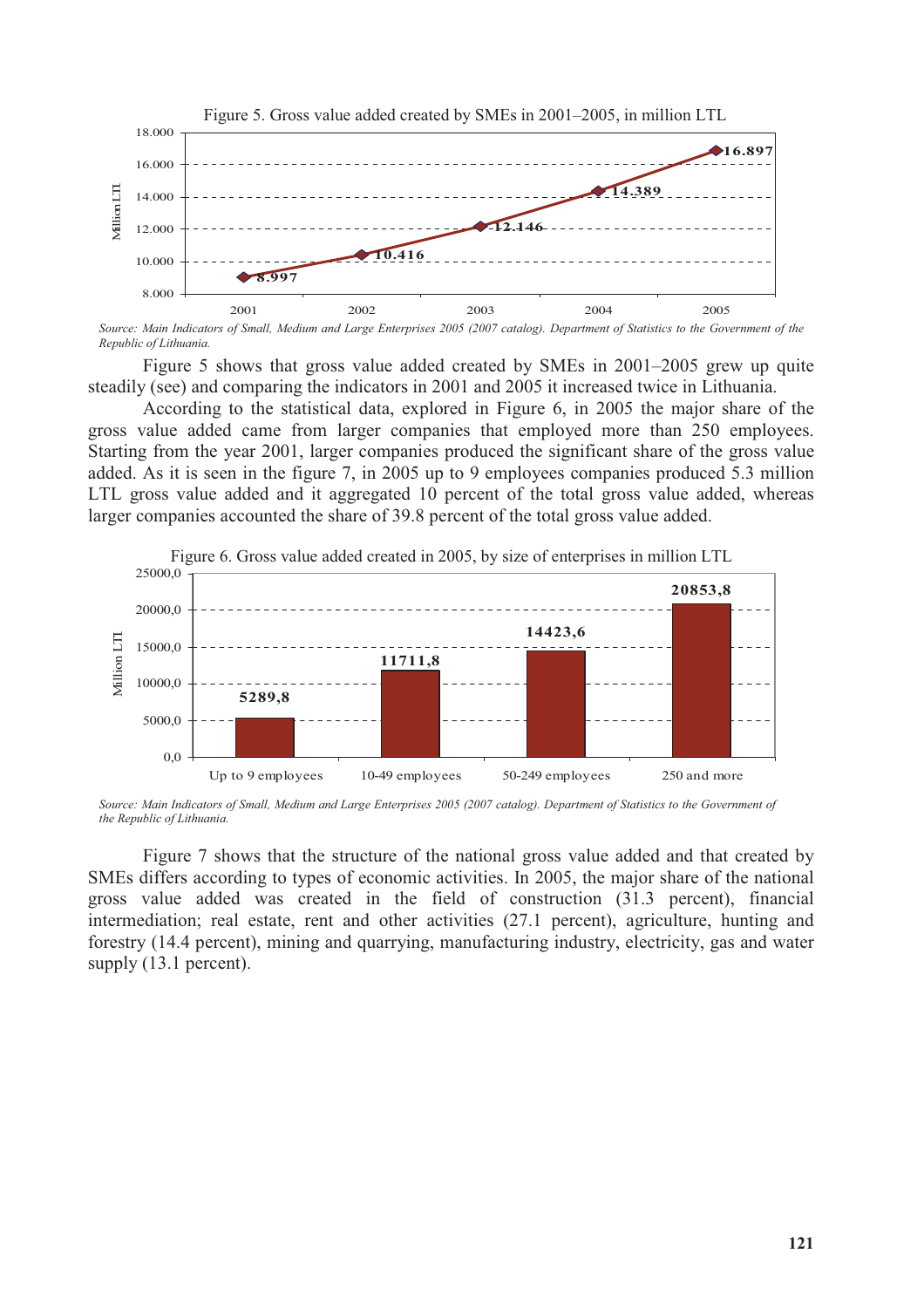

Figure 7. The structure of the gross value added in 2005, by clusters of economic activities, %

 $A$  – agriculture, hunting and forestry; B – fishery; C – mining and quarrying; D – manufacturing industry;  $E$  – electricity, gas and water supply;  $F$  – construction;  $G$  – wholesale and retail trade, repair of motor vehicles, motorcycles and personal and household goods; H – hotels and restaurants; I – transport, storage and communications;  $J$  – financial intermediation;  $K$  – real estate, rent and other business activities;  $L$  – public administration and defence; compulsory social insurance; M – education; N – health service and social work; O – other community, social and personal service activities; P – private households with employed persons.

*Source: GDP by production, by expenditure, by income approach 2007/I; Main Indicators of Small, Medium and Large Enterprises 2005 (2007 catalog). Department of Statistics to the Government of the Republic of Lithuania.* 

Whereas in case of the gross value added created by SMEs, the major share was produced in wholesale and retail trade, repair of motor vehicles, motorcycles and personal and household goods, hotels and restaurants, transport, storage and communications (40.1 percent) and manufacturing industry remained in the second place (34 percent). A significant contribution in creating the gross value added was made by SMEs engaged in financial intermediation, real estate, rent and other business activities (11 percent) and construction (10.9 percent).

Comparing with 2004, the fastest growth of the gross value added created by SMEs was observed in wholesale and retail trade (22.9 percent), transport, storage and communications (21.9 percent), hotels and restaurants (17.8 percent), real estate, rent and other business activities (12.6 percent), transport, storage and communications (6.7 percent). This growth was determined by increasing income of the population and consequently increased consumption, as well as active credit market, but there was no significant change in SMEs economic activities during the 2005, it only varied between the percentage expressions between positions.



*Source: Main Indicators of Small, Medium and Large Enterprises 2005 (2007 catalog). Department of Statistics to the Government of the Republic of Lithuania.* 

Analyzing the distribution of the gross value added created by SMEs according to the legal forms of enterprises (see Figure 8), we notice that the major share of the gross value added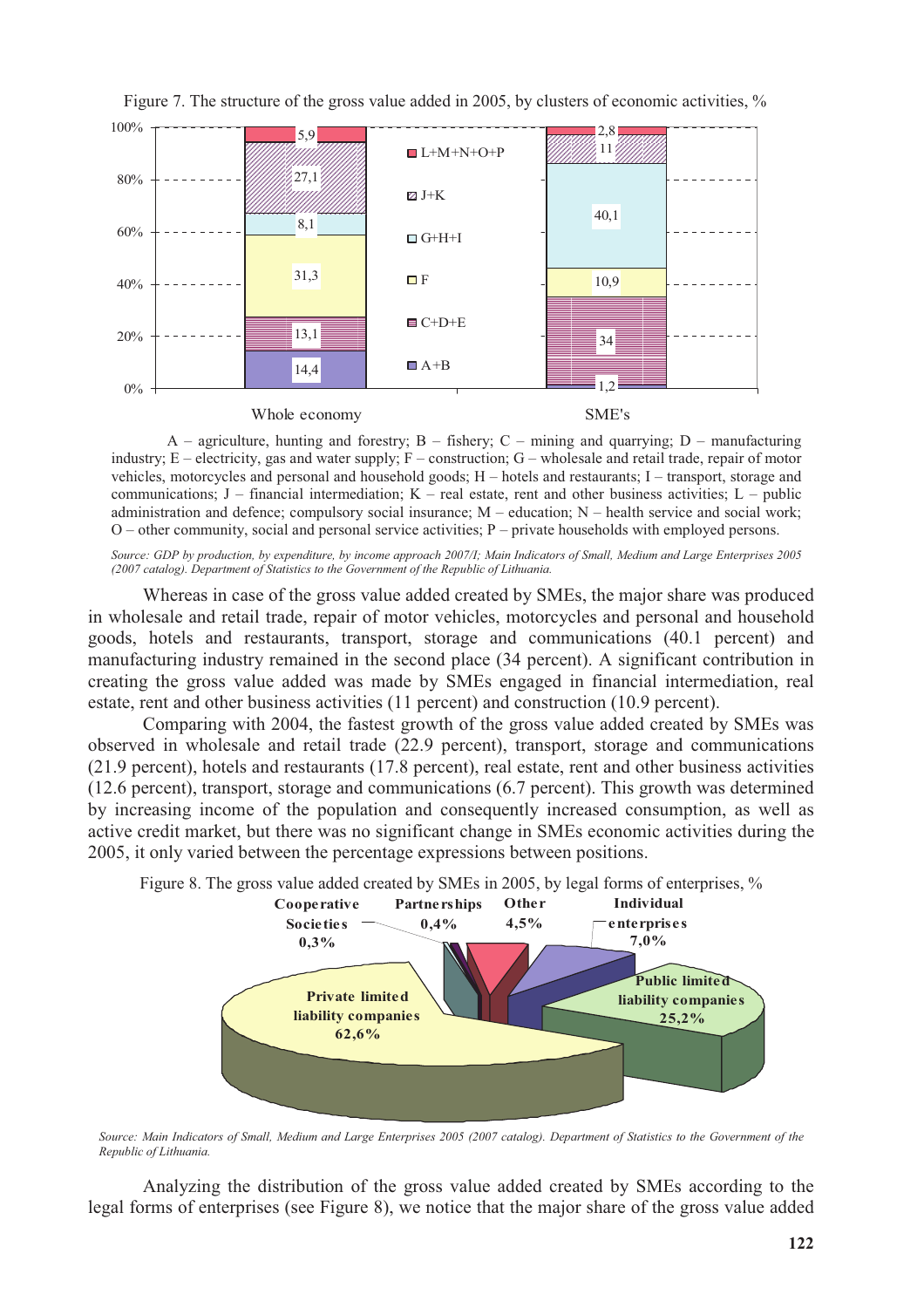in 2005 was created by private limited liability companies (62,6%). Public limited liability companies (25,2%) also played a significant role in the creation of the national gross value added. The role of enterprises of other legal forms was quite insignificant.

# **Foreign trade as competitiveness of SMEs**

According to the provisional statistical data, the whole county's import in 2006 could reach 53.073 million LTL and comparing with 2005 it raised by 9.921 million LTL. Therefore the total country's export in 2006 counted 38.811 million LTL and increase was a bit less than in import. That means that in 2005-2006 Lithuanian foreign trade balance increased.

Figure 9. The comparative share of exports and imports by SMEs in the Lithuania's foreign trade in 2001–2005, %



*Source: Foreign Trade / Lithuania in Figures 2007 (2007 catalog); GDP by production, by expenditure, by income approach; Main Indicators of Small, Medium and Large Enterprises 2005 (2007 catalog). Department of Statistics to the Government of the Republic of Lithuani*

Foreign trade indicators reflect the competitiveness of SMEs in the national economy. The comparative share of SMEs in foreign trade (exports and imports) in the country's foreign trade significantly increased in 2002-2003. As it is seen from the figure 9, this period was the most dynamic during past six years, because import increased over than 25 percent and exports grew twice. If comparing with 2004, the SMEs exports volume amounted to LTL 11.2 million and accounted for 44.5 per cent of the total national exports. The SMEs imports volume was nearly twice higher and reached LTL 19.8 million or, in other words, accounted for 60.3 per cent of the total national imports, while today it accounts 70.5 percent the total national import. These changes indicate proves the growing importance of SMEs to the national economy. Still, considerably smaller comparative share of SMEs exports, if compared to that of imports, signals that SMEs are not yet capable of competing with large enterprises in exports possibilities.

# **Conclusion**

Lithuanian economy is one of the most impressive ones in Europe. Comparing with Baltic states, the GDP created in Lithuania is almost twice than in Estonia at the same period. The GDP in Lithuania has been steadily rising during the past five years, and from 2002 till 2006 it has increased by 11.7 million EUR. In 2006 there was a sharp increase in GDP in Latvia – about 3,5 million, comparing with 2005. Hereby the increase of GDP in Estonia is quite stable – it increases at about 2 million EUR during the past two years.

The GDP created in the country in general compared with GDP created specifically by SMEs shows the increasing role of SMEs in Lithuanian economy. The share of value of the goods and services created by SMEs is increasingly growing each year. In 2001 it aggregated a bit more than one half, while in 2006, according to the provisional data, it could reach three quarters of country's GDP. Therefore, Gross value added created by SMEs has been steadily increasing during the past years in Lithuania. Comparing 2001 and 2005, gross value added created by SMEs increased two times. The major share of the gross value added came from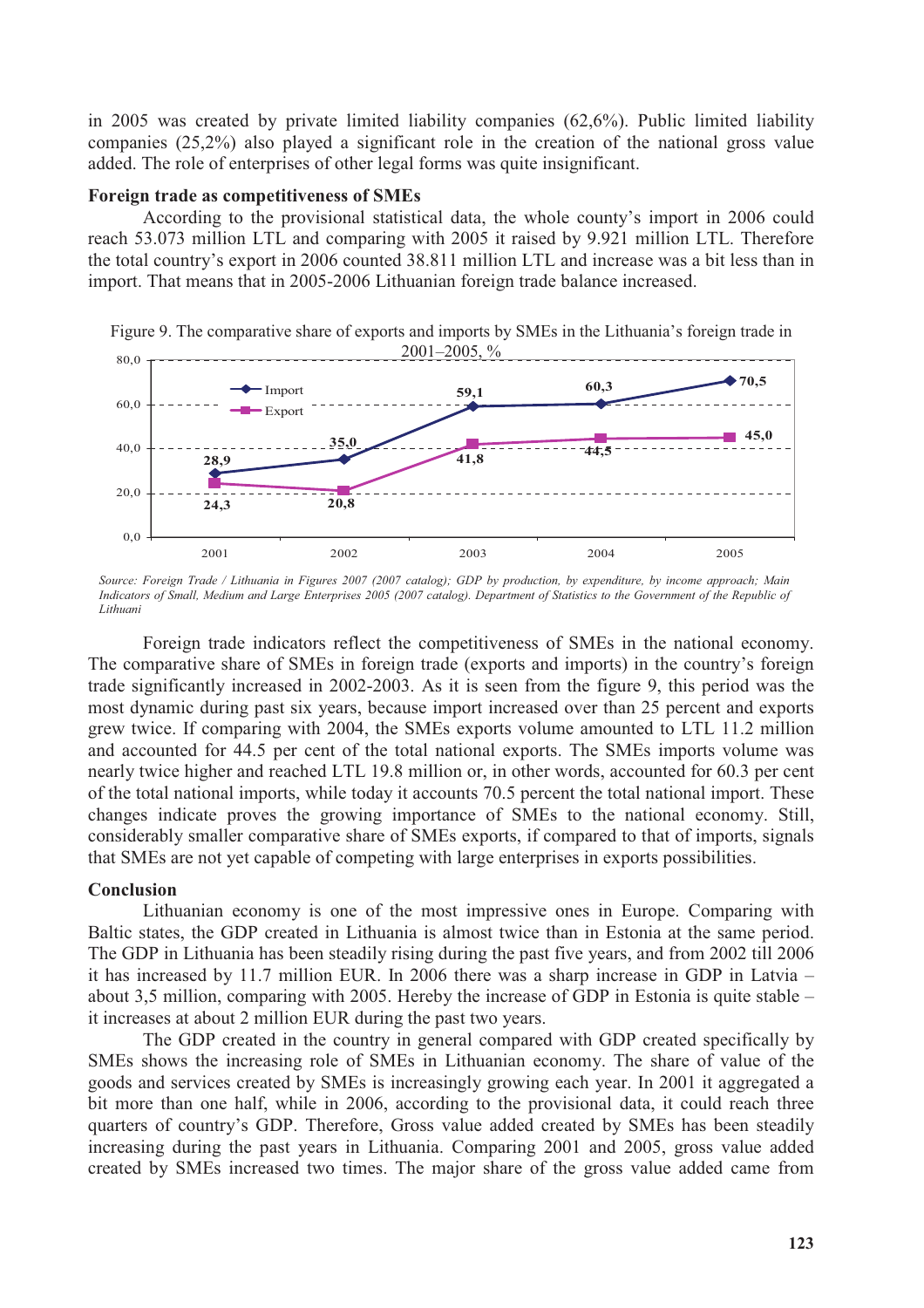larger companies that employed more than 250 employees. These tendencies show that the role of SME's is getting more and more substantial in the Lithuania's economy every year.

Due to the types of economic activities was clarified, that there is a difference between county's and SMEs gross value added. In 2005 the major share of the national gross value added was created in the field of construction and financial intermediation, real estate, rent and other activities. While the major share of gross value added by SMEs was aggregated in wholesale and retail trade, repair of motor vehicles, motorcycles and personal and household goods, hotels and restaurants, transport, storage and communications and manufacturing industry remained in the second place. The role of other clusters of economic activities was quite insignificant.

The distribution of gross value added created by SMEs in 2005 by legal forms of enterprises shows that two thirds of it was created by private limited liability, one quarter – by public limited liability companies. Therefore other types of companies made only about 12 percent of total gross value added created by SMEs.

The comparative share of SMEs in foreign trade counting exports and imports in the country's foreign trade significantly increased in 2003-2004 and continued rising during 2005. According to the statistical data, the imports of SMEs is getting more significant every year as it already contains over two thirds country's foreign trade. The exports of SMEs have reached half national exports.

Concluding the research results, it should be stated that SMEs are the main driving force for the development of the economy in Lithuania. Experts forecast that the role of SMEs will become even more important in the future and that the growth of the Lithuanian economy will remain close to its potential. It is envisaged that in the nearest future the growth of the GDP will be greatly influenced by the support from the EU Structural Funds and other financial support mechanisms and the ability to properly assimilate it. Therefore, it is expected that in 2007 the volume of GDP will continue to sore and may even well exceed 8 percent. A return of economic activity to the potential volume of production is more likely to happen later rather than sooner.

#### **References**

Hutchinson, A., Hutchinson, F., 1997. Environmental Business Management. McGraw and Hill.

Best, M.H., 1990. The New Competition: Institutions of Industrial Restructuring. Cambridge: Polity Press.

Birch, D.L., 1987. Job Creation in America: How Our Smallest Companies Put the Most People to Work. New York: Free Press.

Business's trend inquiry results in industry, construction, wholesale, retail trade and services. 29 June 2007. Department of Statistics to the Government of the Republic of Lithuania. - http://www.stat.gov.lt/uploads/docs/VT\_0706\_lenteles.doc. 2007-07-23.

Economic and social development in Lithuania, Latvia and Estonia (2007/7 catalog). Department of Statistics to the Government of the Republic of Lithuania.- http://www.stat.gov.lt/en/catalog/list/?cat\_y=2&cat\_id=1. 2007-07-20.

Foreign Trade / Lithuania in Figures 2007 (2007 catalog). Department of Statistics to the Government of the Republic of Lithuania.http://www.stat.gov.lt/en/catalog/list/?cat\_y=2&cat\_id=1. 2007-07-20.

GDP by production, by expenditure, by income approach 2007/I. Department of Statistics to the Government of the Republic of Lithuania.http://www.stat.gov.lt/uploads/docs/BVP\_2007\_1Q\_90.xls. 2007-07-23.

Greiner, L.E., 1972. Evolution and revolution as organizations grow. Harvard Business Review, 50: 37-46.

Holt, D., Anthony, S., Viney, H. Greening SMEs in the United Kingdom: Partnerships, Alliances and Support Networks. http://www.p2pays.org/ref/26/25592.pdf. 2007-07-10.

Holt, D., Stewart A., Howard, V., 2000. Supporting Environmental Improvements in Small and Medium-Sized Enterprises in the UK. Greener Management International, 30: 21-29.

Hooper, P, Millington, S., Shearlock, C., 1998. Reaching the SME Audience: The Experience of Environmental Support Agencies in Northern Ireland. In: Business Strategy and the Environment 1998 Conference Proceedings., 92 – 97.

Kazanjian, R.K., 1988. Relation of dominant problems to stages of growth, in technology-based new ventures. Academy of Management Journal, 31:257-279.

Kimberly, J.R., Miles, R.H., 1980. The Organizational Life Cycle. San Francisco, CA: Jossey-Bass.

Klofsten, M., 1997. Management of the early development process in technology-based firms In: Technology, Innovation and Enterprise-the European Experience. London: Macmillan, p. 148-178.

Main indicators of economic and social development, 1996–2006. Department of Statistics to the Government of the Republic of Lithuania. http://www.stat.gov.lt/en/pages/view/?id=1364. 2007-07-20.

Main Indicators of Small, Medium and Large Enterprises 2005 (2007 catalog). Department of Statistics to the Government of the Republic of Lithuania.- http://www.stat.gov.lt/en/catalog/list/?cat\_y=2&cat\_id=4&id=1249&PHPSESSID=b240be7452096cffe2600ebd5de94d0 . 2007-07-20.

Mckelvey, M., 1997. Using evolutionary theory to define systems of innovation / Edquist C. (Ed.) Systems of Innovation: Technologies, Institutions and Organizations. London: Pinter, p. 200-222.

Murphy, D.F., Bendell, J. 1997. In the Company of Partners. Policy Press.

Penrose, E.T., 1995. The Theory of the Growth of the Firm. Oxford: Oxford University Press.

Prasad, S. B., 1999. Globalization of Smaller Firms: Field Notes on Processes. Small Business Economics, 13:1–7.

Projections for Lithuanian Economic Indicators. Ministry of Finance of the Republic of Lithuania. http://www.finmin.lt/web/finmin/aktualus\_duomenys/makroekonomika. 2007-07-20.